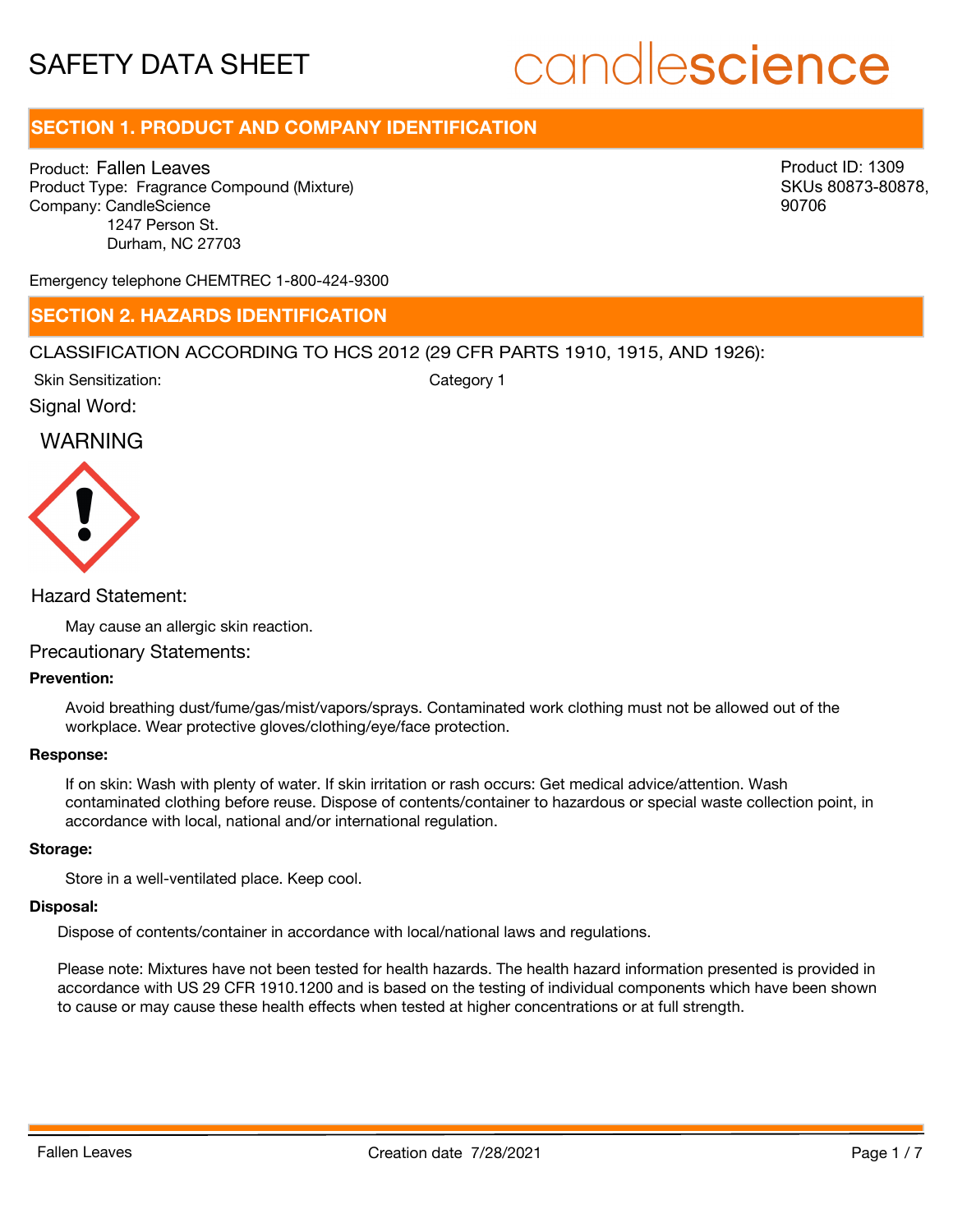# candlescience

# **SECTION 3. COMPOSITION/INFORMATION ON INGREDIENT**

| Hazardous components                                                            | CAS No.        | Weight %   |
|---------------------------------------------------------------------------------|----------------|------------|
| 2-acetyl-1,2,3,4,5,6,7,8-octahydro-2,3,8,8-tetra-methylnaphtalene (main isomer) | 54464-57-2     | $1 - 5$    |
| Eugenol                                                                         | $97 - 53 - 0$  | $1 - 5$    |
| Benzyl benzoate                                                                 | $120 - 51 - 4$ | $1 - 5$    |
| Coumarin                                                                        | $91 - 64 - 5$  | $1 - 5$    |
| d-Limonene                                                                      | 5989-27-5      | $1 - 5$    |
| Cinnamaldehyde                                                                  | $104 - 55 - 2$ | $1 - 5$    |
| 6-Acetyl-1,1,2,4,4,7-hexamethyltetralin                                         | 1506-02-1      | $1 - 5$    |
| $(-)$ -a-Cedrene                                                                | 469-61-4       | $1 - 5$    |
| Linalyl acetate                                                                 | 115-95-7       | $\leq$ 1   |
| Geraniol                                                                        | 106-24-1       | $\leq 0.5$ |
| 1-2,6,6-trimethyl-3-cyclohexen-1-yl-2-buten-1-one                               | 57378-68-4     | $\leq 0.5$ |

# **SECTION 4. FIRST AID MEASURES**

#### Inhalation:

Remove person to fresh air and keep comfortable for breathing.

#### Skin contact:

Wash skin with plenty of water. Take off contaminated clothing. If skin irritation occurs: Get medical advice/attention. If skin irritation or rash occurs: Get medical advice/attention.

#### Eye contact:

Rinse eyes with water as a precaution.

#### Ingestion:

Call a poison center/doctor/physician if you feel unwell.

#### Most important symptoms:

May cause an allergic skin reaction.

Indication of immediate medical attention:

Treat symptomatically.

### General information:

N/A

# **SECTION 5. FIREFIGHTING MEASURES**

#### Suitable extinguishing media:

Foam, carbon dioxide, or dry chemical.

#### Unsuitable extinguishing media:

Avoid use of water in extinguishing fires.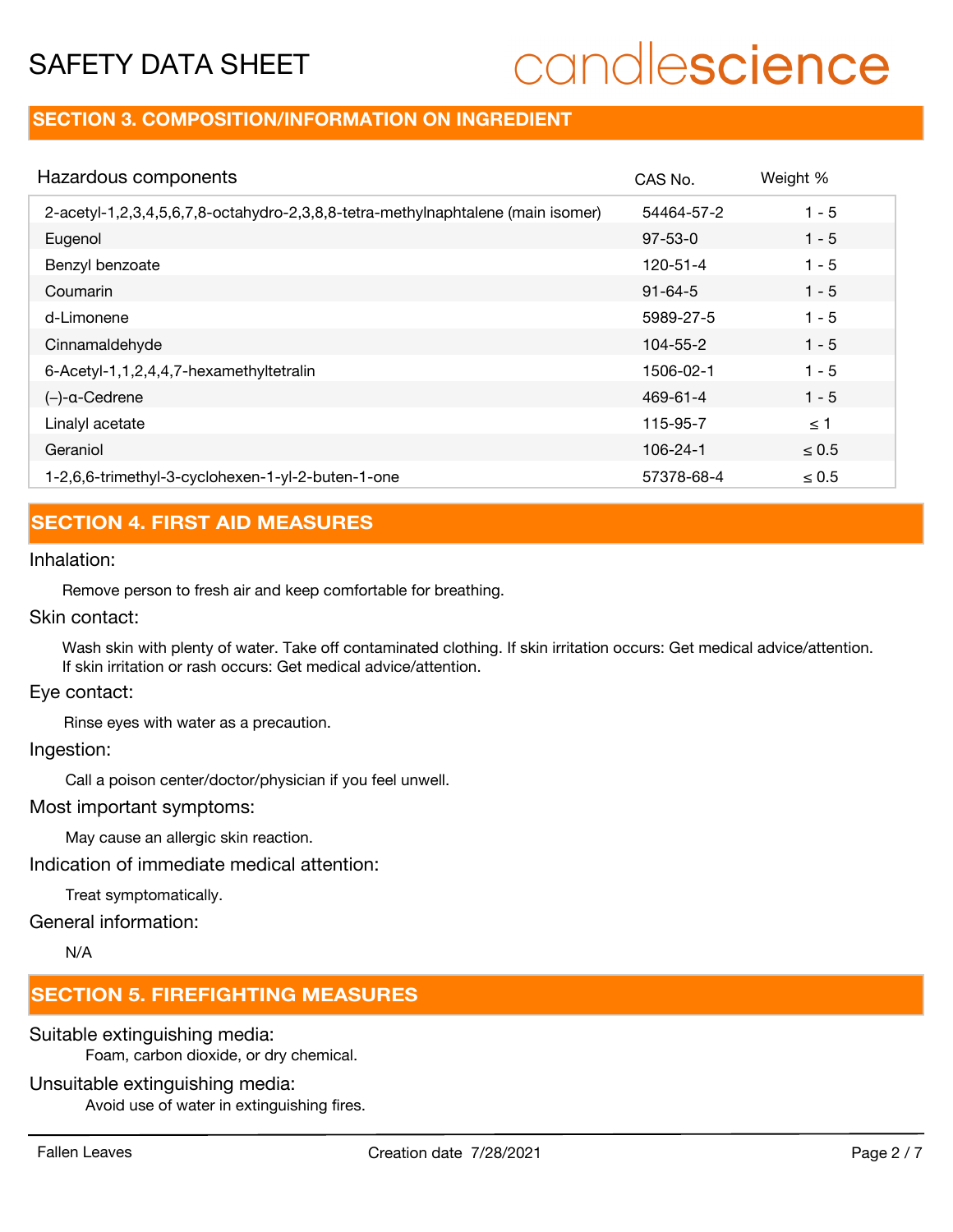# candlescience

### Specific hazards:

During fire, gases hazardous to health may be formed. Do not allow run-off from fire fighting to enter drains or water courses.

#### Special fire fighting procedures:

Wear self-contained breathing apparatus for firefighting. Move containers from fire area if it can be done safely. Use water spray jet to protect personnel and to cool endangered containers.

## **SECTION 6. ACCIDENTAL RELEASE MEASURES**

#### Personal precautions, protective equipment and emergency procedures:

Evacuate personnel to safe areas. Remove all sources of ignition. Ensure adequate ventilation. Keep people away from and upwind of spill/leak. Wear appropriate protective equipment and clothing during clean-up.

#### Environmental precautions:

Do not allow to enter into soil/subsoil. Do not allow to enter into surface water or drains. Dispose of in accordance with local regulations. Local authorities should be advised if significant spillage cannot be contained.

#### Methods and materials for containment and cleaning up:

Soak up with inert absorbent material (e.g. sand, silica gel, vermiculite). Keep in suitable and closed containers for disposal. Clean contaminated floors and objects thoroughly while observing environmental regulations.

## **SECTION 7. HANDLING AND STORAGE**

#### Precautions for safe handling:

Avoid contact with skin and eyes. Avoid prolonged inhalation of vapors. Wash hands and other exposed areas with mild soap and water before eating, drinking or smoking and when leaving work. Handle in accordance with good industrial hygiene and safety practices.

Conditions for safe storage, including any incompatibilities:

Store in tightly closed and upright container in a cool, dry, ventilated area. Store away from light, heat, and sources of ianition.

# **SECTION 8. EXPOSURE CONTROLS/PERSONAL PROTECTION**

#### Exposure Guidelines:

ACGIH: Geraniol (CAS 106-24-1) TWA 5 ppm

ACGIH: d-Limonene (CAS 5989-27-5) TWA 5 ppm

#### Appropriate Engineering Controls:

#### **Ventilation:**

Use engineering controls to maintain airborne levels below exposure limit requirements or guidelines. If there are no applicable exposure limit requirements or guidelines, use only with adequate ventilation. Local exhaust ventilation may be necessary for some operations.

#### Personal Protective Equipment:

#### **Eye protection:**

Ensure that eyewash stations and safety showers are close to the workstation location. Chemical resistant goggles must be worn.

#### **Hand protection:**

Wear chemical resistant gloves suitable for this material as determined by a hazard assessment. Gloves should be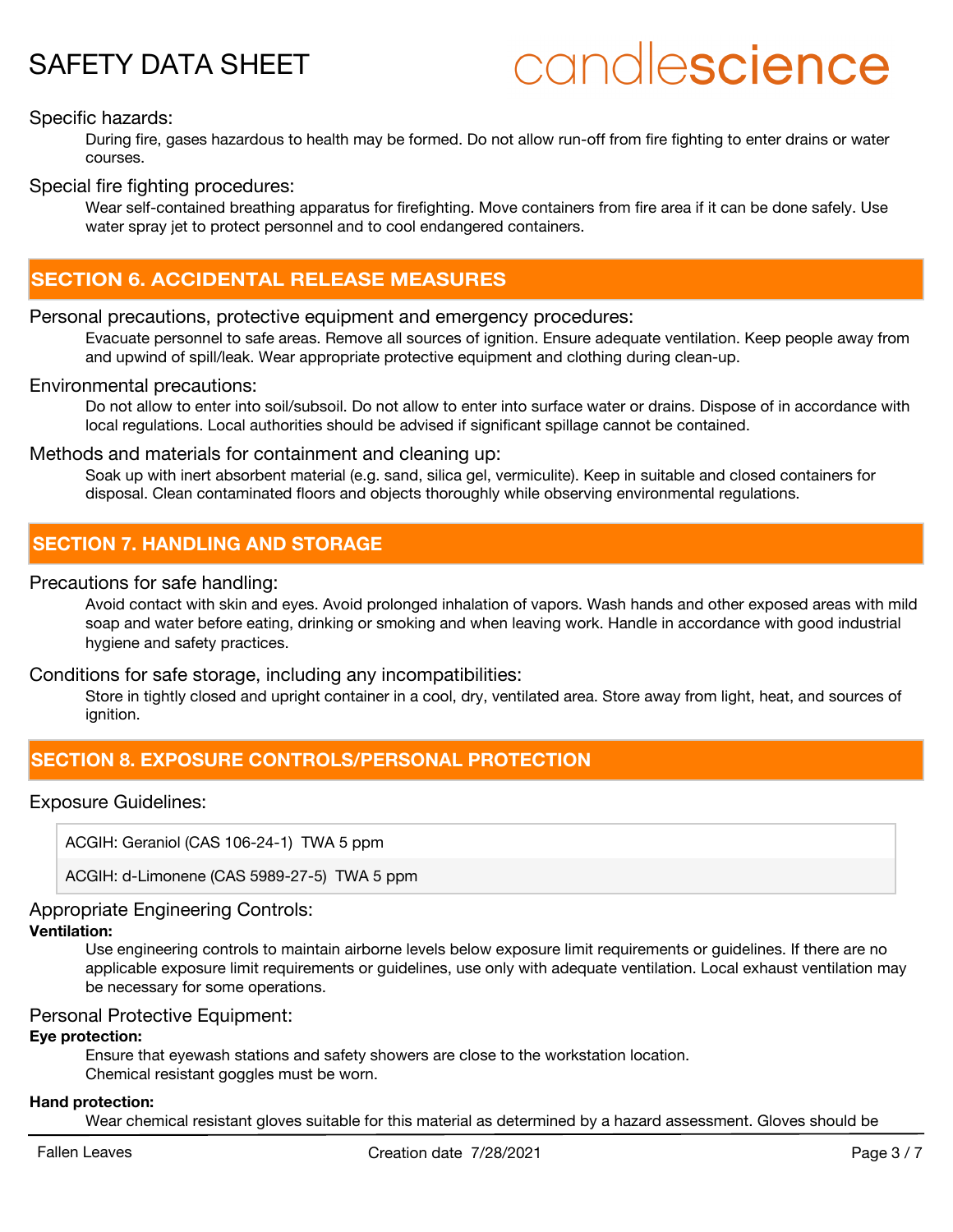# candlescience

discarded and replaced if there is any indication of degradation or chemical breakthrough.

#### **Skin and body protection:**

Wear protective clothing suitable for this material as determined by a hazard assessment.

#### **Respiratory protection:**

Respiratory protection should be worn when workplace exposures exceed exposure limit requirements or guidelines. If there are no applicable exposure limits or guidelines, use an approved respirator where there is a potential for adverse effects, including but not limited to respiratory irritation or odor, where indicated or required by the exposure assessment. Selection of air-purifying or positive-pressure supplied air will depend on the results of the exposure assessment which includes an evaluation of the specific operations and the actual or potential airborne concentrations. The type of cartridge or filter to be used must be selected and approved for the chemical, class, or classes of chemicals likely to be encountered in the workplace. For emergency conditions, use an approved positive-pressure self-contained breathing apparatus.

#### **General hygiene considerations:**

Handle in accordance with good industrial hygiene and safety practice. Remove contaminated clothing and protective equipment before entering eating areas. Wash hands before breaks and immediately after handling the product.

# **SECTION 9. PHYSICAL AND CHEMICAL PROPERTIES**

| Appearance:                                   | Liquid                    |
|-----------------------------------------------|---------------------------|
| Color:                                        | Colorless to light yellow |
| Odor:                                         | Characteristic            |
| Odor threshold:                               | N/A                       |
| pH:                                           | N/A                       |
| Melting point:                                | N/A                       |
| Boiling point:                                | N/A                       |
| Flashpoint:                                   | 96.9 °C<br>206.4 °F       |
| Evaporation Rate (Butyl Acetate = 1): $N/A$   |                           |
| Flammability (solid, gas):                    | N/A                       |
| Upper lower flammability or explosive limits: | N/A                       |
| Vapor density (Air=1):                        | N/A                       |
| Vapor pressure:                               | N/A                       |
| Specific gravity (H2O=1):                     | 0.891-0.931               |
| Solubility in water:                          | N/A                       |
| Solubility in other solvents:                 | N/A                       |
| Partition coefficient: n-octanol/water:       | N/A                       |
| Auto-ignition temperature:                    | N/A                       |
| Decomposition temperature:                    | N/A                       |
| Kinematic viscosity:                          | N/A                       |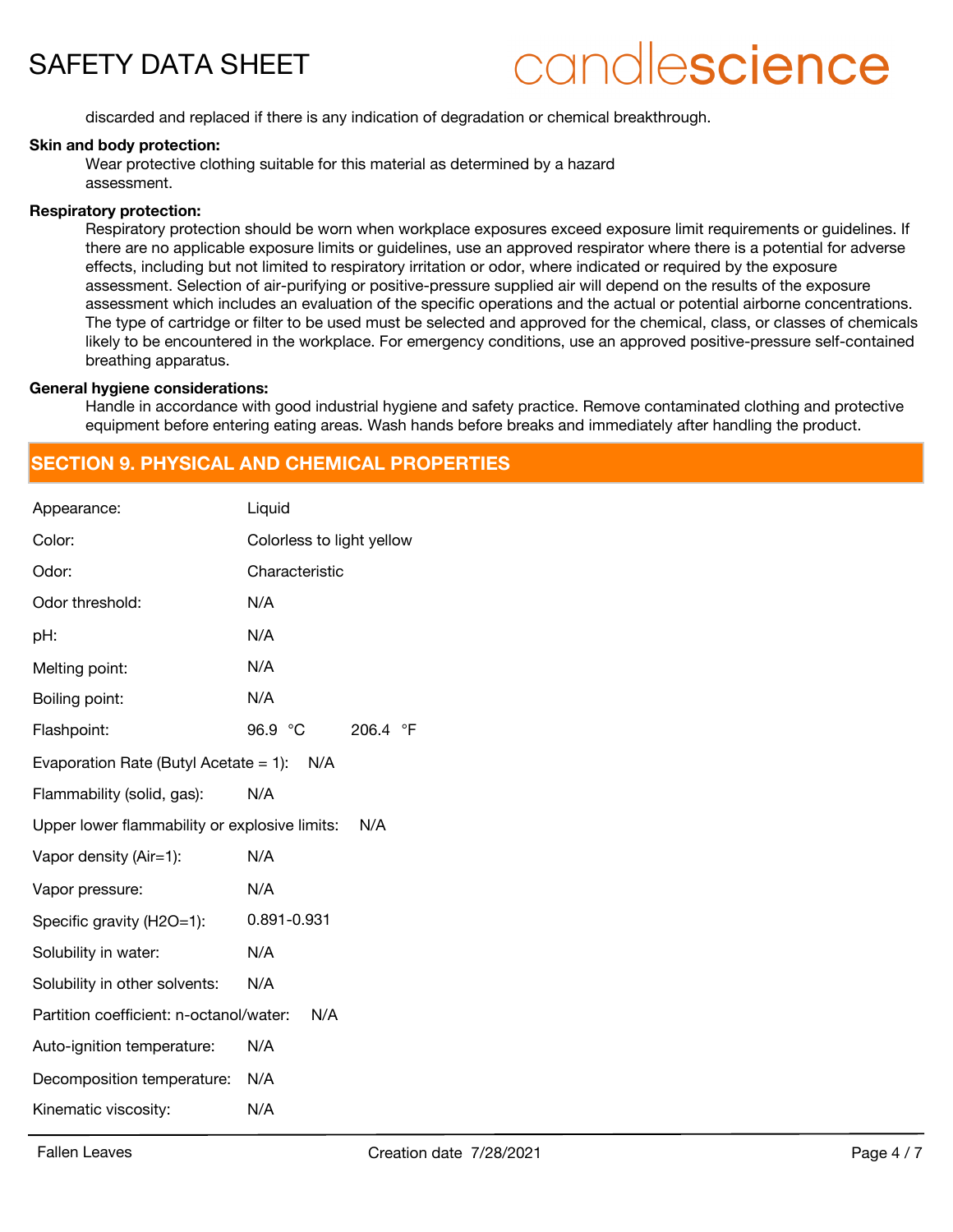# candlescience

| Dynamic viscosity:    | N/A |
|-----------------------|-----|
| Explosive properties: | N/A |
| Oxidizing properties: | N/A |
| Refractive index:     | N/A |

# **SECTION 10. STABILITY AND REACTIVITY**

#### **Chemical stability:**

The product is stable and non-reactive under normal conditions of use, storage and transport.

#### **Possibility of hazardous reactions:**

Material is stable under normal conditions.

#### **Conditions to avoid:**

Heat, flames and sparks. Temperature extremes and direct sunlight.

#### **Incompatible materials:**

Strong oxidizing agents. Strong acids. Strong Bases.

#### **Hazardous decomposition products:**

No hazardous decomposition products are known.

# **SECTION 11. TOXICOLOGICAL INFORMATION**

#### **Acute oral toxicity:**

1500 mg/kg

#### **Acute dermal toxicity:**

4000 mg/kg

#### **Acute inhalation toxicity:**

N/A

#### **Skin corrosion/irritation:**

N/A

## **Serious eye damage/eye irritation:**

N/A

### **Respiratory or skin sensitization:**

May cause an allergic skin reaction.

## **Mutagenicity:**

N/A

### **Reproductive toxicity:**

N/A

### **Carcinogenicity:**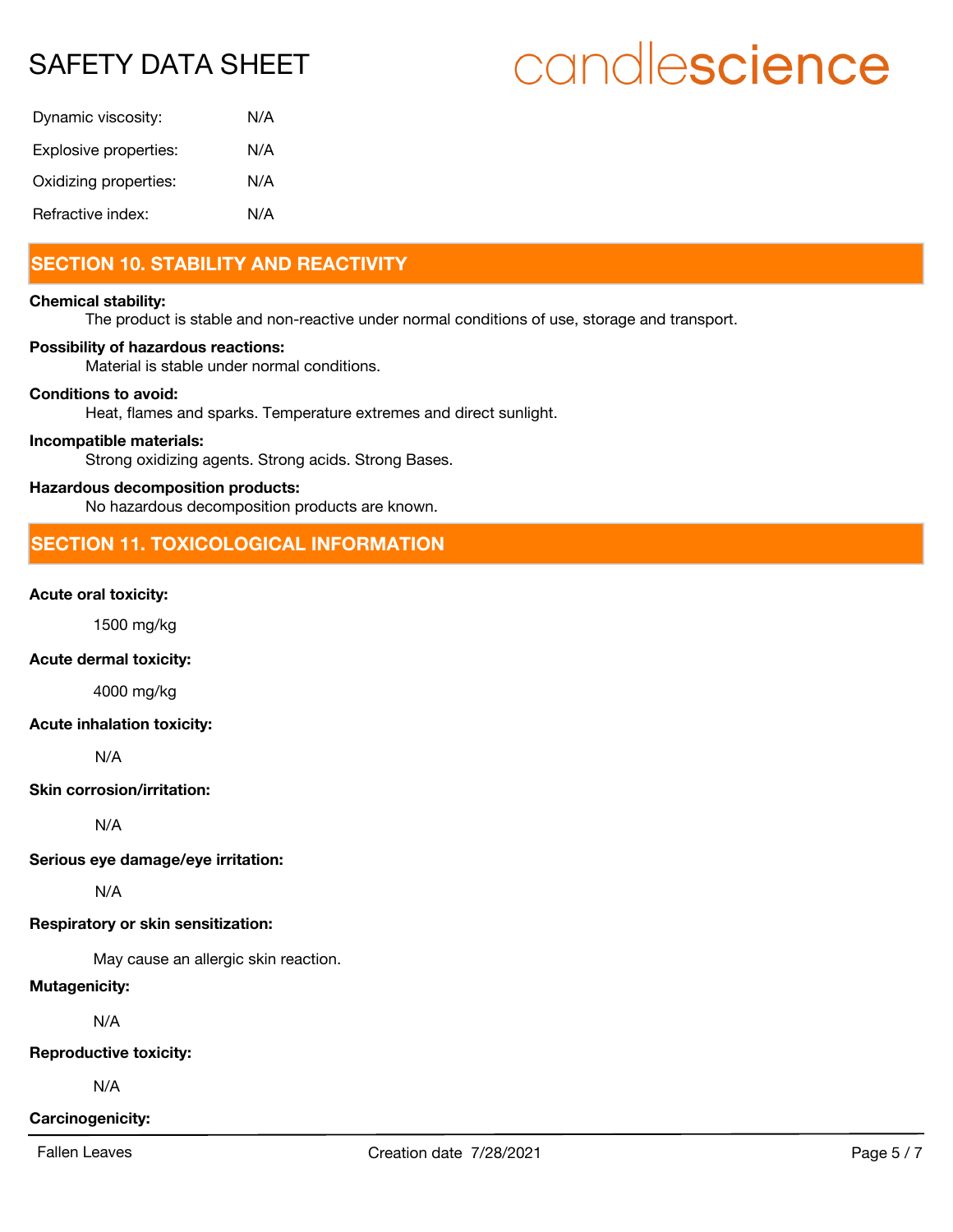# candlescience

#### N/A

Please note: Mixtures have not been tested for health hazards. The health hazard information presented is provided in accordance with US 29 CFR 1910.1200 and is based on the testing of individual components which have been shown to cause or may cause these health effects when tested at higher concentrations or at full strength.

### **SECTION 12. ECOLOGICAL INFORMATION**

#### **Ecotoxicity:**

The product is not considered harmful to aquatic organisms or to cause long-term adverse effects in the environment.

#### **Persistence and Degradability:**

N/A

#### **Bioaccumulation:**

N/A

#### **Other Adverse Effects:**

N/A

# **SECTION 13. DISPOSAL CONSIDERATIONS**

#### **Disposal instructions:**

Collect and reclaim or dispose in sealed containers at licensed waste disposal site. Do not allow this material to drain into sewers/water supplies. Do not contaminate ponds, waterways or ditches with chemical or used container. Dispose of contents/container in accordance with local/regional/national/international regulations.

#### **Local disposal regulations:**

Dispose in accordance with all applicable regulations.

#### **Hazardous waste code:**

The waste code should be assigned in discussion between the user, the producer and the waste disposal company.

#### **Waste from residues/unused products:**

Dispose of in accordance with local regulations. Empty containers or liners may retain some product residues. This material and its container must be disposed of in a safe manner.

#### **Contaminated packaging:**

Since emptied containers may retain product residue, follow label warnings even after container is emptied. Empty containers should be taken to an approved waste handling site for recycling or disposal.

| <b>SECTION 14. TRANSPORT INFORMATION</b> |                                   |  |  |
|------------------------------------------|-----------------------------------|--|--|
| <b>IATA UN Number:</b>                   | N/A                               |  |  |
| <b>IATA UN Proper Shipping Name:</b>     | Not regulated as dangerous goods. |  |  |
| <b>IATA Transport Hazard Class:</b>      | N/A                               |  |  |
| <b>IATA Packing group:</b>               | N/A                               |  |  |
| <b>IATA Environmental Hazards:</b>       | N/A                               |  |  |
| <b>IATA ERG Codes:</b>                   | N/A                               |  |  |
| <b>IATA Special Precautions:</b>         | N/A                               |  |  |